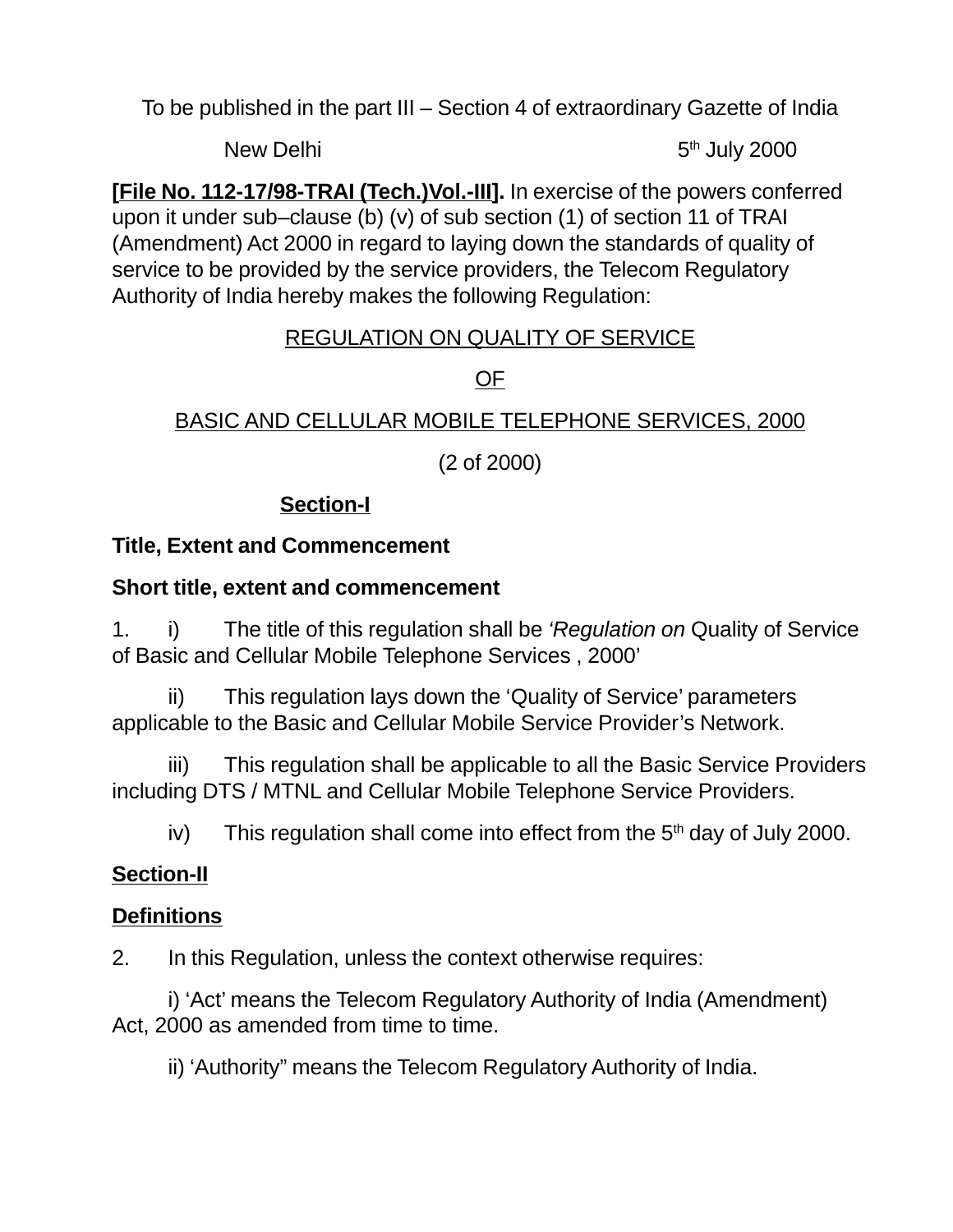iii) 'Basic Telecommunication Services' mean services derived from a Public Switched Telephone Network (PSTN) & as specified in the license.

iv) 'Cellular Mobile Telephone Services' means services derived from a Public Land Mobile Network (PLMN) & as specified in the License.

(v) 'DTS' means Department of Telecom Services, Government of India.

vi) 'GSM' means Global System for Mobile Communications.

vii) 'License' means a license granted or having effect as if granted under section 4 of the Indian Telegraph Act 1885 and Indian Wireless Act 1933.

viii) 'Licensee' means any person licensed under sub-section (1) of section 4 of the Indian Telegraph Act 1885 (13 of 1885) for providing specified public telecommunication services.

ix) 'Message' means anything falling within paragraph 3 section 3 of the Indian Telegraph Act.

x) 'MTNL' means Mahanagar Telephone Nigam Limited.

xi) 'Operator means any person who is authorized by the Licensor to run a relevant connectable system.

xii) 'Public Land Mobile Network' means a network set up and operated by Department of Telecom Services or the licensed operator(s) including MTNL, for the specified purpose of providing land based mobile communication services to the public. It provides communication facilities to subscribers using mobile set.

xiii) 'Public Switched Telephone Network' means a network set up and operated by Department of Telecom Services / MTNL or other licensed Basic Service Providers for the specified purpose of providing fixed communication between subscribers using telephone sets/accessories.

xiv) 'Quality of Service' is the main indicator of the performance of a telephone network and of the degree to which the network conforms to the stipulated norms. The subscriber's perception of the Quality of Service (QOS) is determined by a number of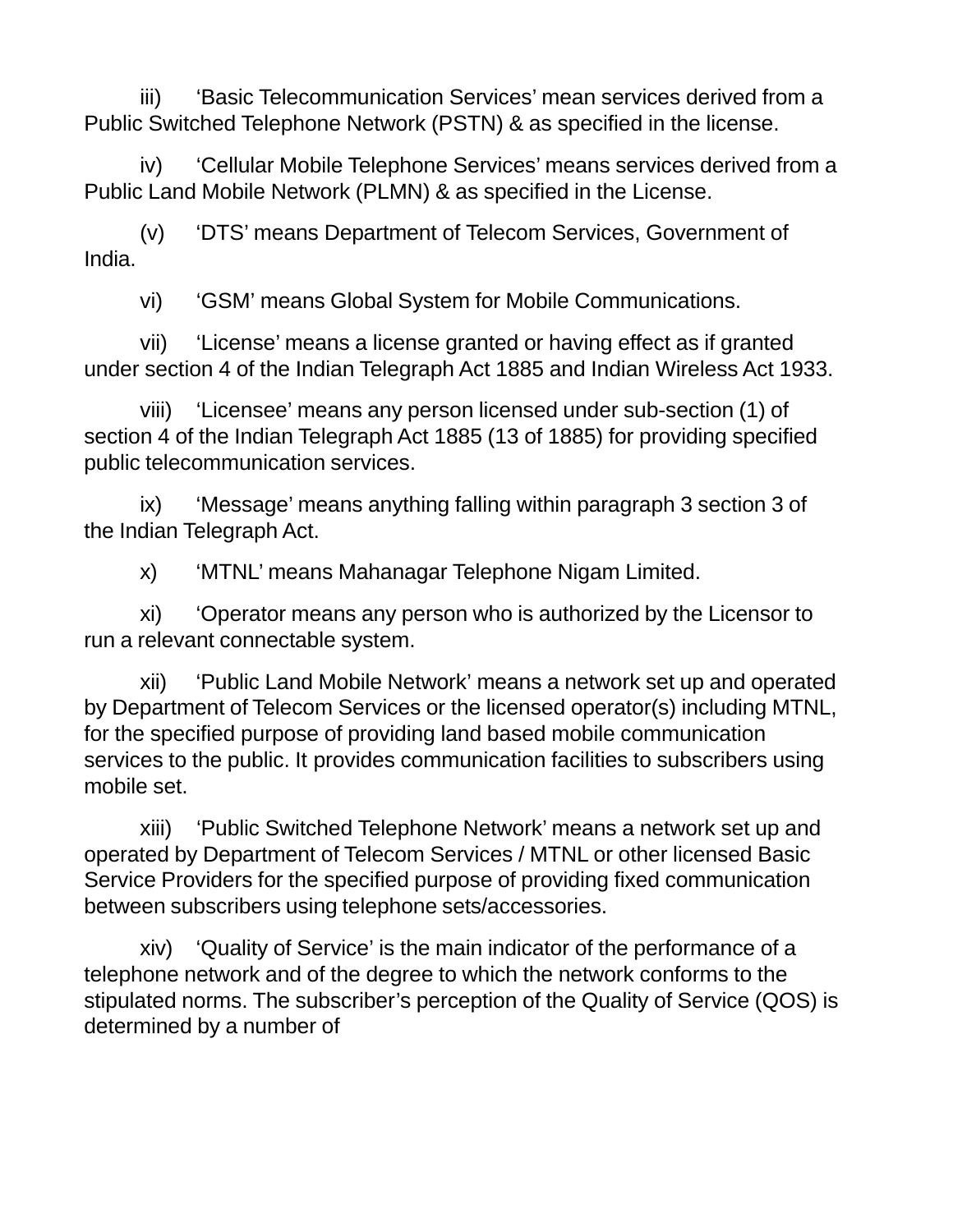performance factors. The most important of these have been specified in this regulation.

- xv) 'Regulation' mean the Regulation on Quality of Service of Basic and Cellular Mobile Telephone Service, 2000 made by the Authority under TRAI (Amendment) Act 2000.
- xvi) 'Service Provider' means a licensee of Basic and Cellular Mobile Telephone Services and also includes the Department of Telecom Services & MTNL.
- xvii) "TRAI" means Telecom Regulatory Authority of India constituted under TRAI(Amendment) Act 2000.
- xviii) 'Telecommunication Services' means service of any description (including electronic mail, voice mail data services, audio tex services, video tex services, radio paging and cellular mobile telephone services) which is made available to users by means of any transmission or reception of signs, signals, writing images, and sounds or intelligence of any nature, by wire, radio, visual or other electro- magnetic means but shall not include broadcasting services.
- xix) **'Time Consistent Busy Hour (TCBH)':** The one hour period starting at the same time each day for which the average traffic of the resource group concerned is greatest over the days under consideration. ITU recommends analysis of 90 days to establish TCBH.

### **Section-III**

### **Purpose of laying down Quality of Service Parameters:**

3. The purpose of laying down Quality of Service Parameters is to:

i) Create conditions for customer satisfaction by making known the quality of service which the service provider is required to provide and the user has a right to expect.

ii) Measure the Quality of Service provided by the Service Providers from time to time and to compare them with the norms so as to assess the level of performance.

iii) To generally protect the interests of consumers of telecommunication services.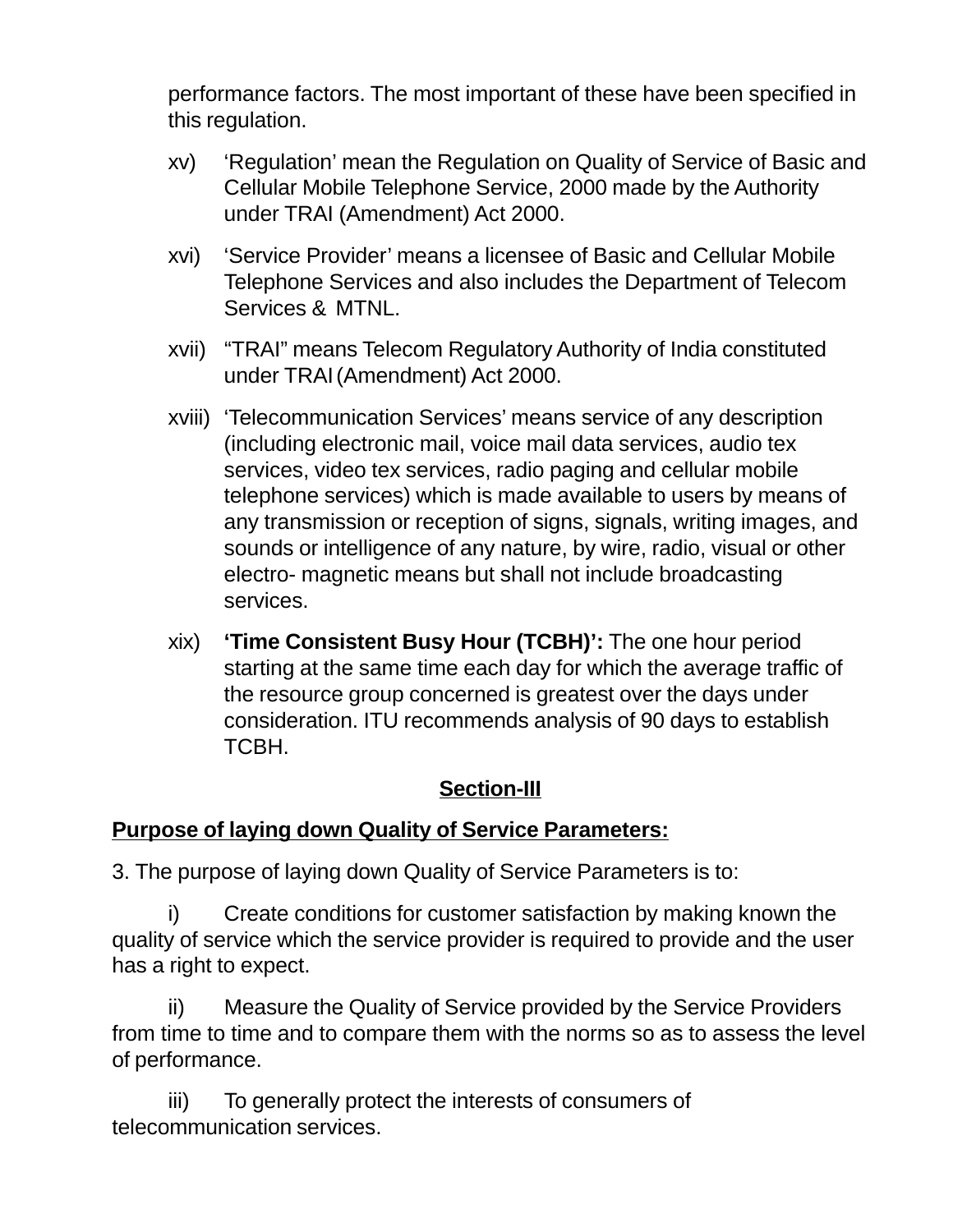# **Section-IV**

# **4. QOS Parameters:**

# **(i) For Basic Telecommunication Services:**

| S.N.           | <b>Parameters</b>                                                      | Short term before<br>the end of 12<br>months                                                                                                                                                                                                                                                                                                                                     | Intermediate term<br>before the end of<br>24 months                                    | Long term<br>before the end<br>of 48 months                                            | <b>Averaged over</b><br>a period of |
|----------------|------------------------------------------------------------------------|----------------------------------------------------------------------------------------------------------------------------------------------------------------------------------------------------------------------------------------------------------------------------------------------------------------------------------------------------------------------------------|----------------------------------------------------------------------------------------|----------------------------------------------------------------------------------------|-------------------------------------|
| $\mathbf{1}$   | Provision of a<br>telephone after<br>registration of<br>demand         | <21 days                                                                                                                                                                                                                                                                                                                                                                         | <15 days                                                                               | <7 days                                                                                | One quarter                         |
| $\overline{2}$ | Fault<br>incidences<br>(No. of<br>faults/100<br>subscribers<br>/month) | < 12                                                                                                                                                                                                                                                                                                                                                                             | <7                                                                                     | $<$ 3                                                                                  | One quarter                         |
| 3              | Fault repair by<br>next working<br>day                                 | >85%                                                                                                                                                                                                                                                                                                                                                                             | $>87\%$                                                                                | $>90\%$                                                                                | One month                           |
| $\overline{4}$ | Mean Time To<br>Repair (MTTR)                                          | $<$ 24 Hrs.                                                                                                                                                                                                                                                                                                                                                                      | $<$ 12 Hrs                                                                             | <8 Hrs                                                                                 | One month                           |
| 5              | Dial Tone Delay                                                        | 0.90 Probability of<br>not exceeding<br>600msec with a<br>mean value of<br>$=<400$ mS                                                                                                                                                                                                                                                                                            | 0.92 Probability of<br>not exceeding<br>600msec with a<br>mean value of $=<$ 400<br>mS | 0.95 Probability of<br>not exceeding<br>600msec with a<br>mean value of<br>$=<$ 400 mS | One quarter                         |
| 6              | Grade of<br>Service                                                    | a) Junction between<br>local exchanges -<br>0.002<br>b) Outgoing<br>junctions from TAX<br>to local exchange<br>$-0.005$<br>c) Incoming<br>junctions from local<br>exchange to TAX<br>$-0.005$<br>d) Incoming or out<br>going junctions<br>between TAX's<br>0.005<br>e) Switching<br>network should be<br>non-blocking or<br>should have<br>extremely low<br>blocking probability | Same as short term                                                                     | Same as short<br>term                                                                  | One quarter                         |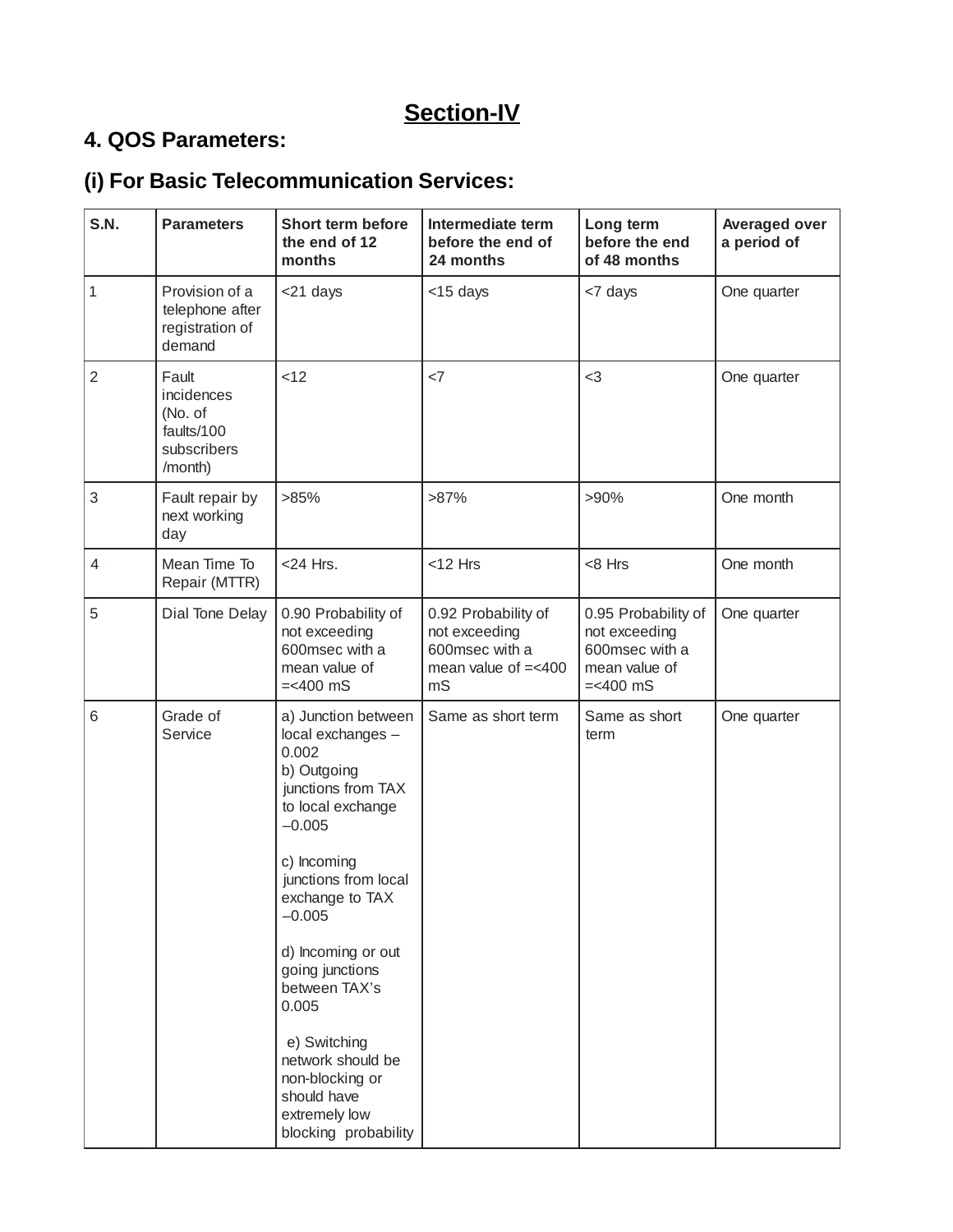| 7     | <b>Call Completion</b><br>Rate within a<br>local network<br>should be better<br>than                                                                       | $>55\%$                                                                             | $>60\%$                                                                              | >65%                                                                                   |                      |
|-------|------------------------------------------------------------------------------------------------------------------------------------------------------------|-------------------------------------------------------------------------------------|--------------------------------------------------------------------------------------|----------------------------------------------------------------------------------------|----------------------|
| 8     | Metering and<br>billing credibility                                                                                                                        | Not more than 0.2%<br>of bills issued<br>should be disputed<br>over a billing cycle | Not more than 0.15%<br>of bills issued should<br>be disputed over a<br>billing cycle | Not more than<br>0.1% of bills<br>issued should be<br>disputed over a<br>billing cycle | One Billing<br>Cycle |
| 9     | Operated<br>Assisted Trunk<br>Calls                                                                                                                        | Urgent Calls < 1<br>hr.30 min delay<br>Ordinary calls<2 hrs<br>30 min delay         | Urgent Calls < 1 hr.<br>15 min delay<br>Ordinary calls<2 hrs<br>15 min delay         | Urgent Calls < 1<br>hr. delay<br>Ordinary calls<2<br>hrs delay                         | One month            |
| 10    | Response Time<br>to other<br>operator<br>assisted<br>services                                                                                              | $85\%$ calls $<$ 10 sec                                                             | $90\%$ calls $<$ 10 sec                                                              | $95\%$ calls < 10<br>sec                                                               | One month            |
| 11    | <b>Customer Care</b><br>(Promptness in<br>attending to<br>customers<br>requests) 95%<br>of requests<br><b>Shifts</b><br>Closures<br>additional<br>Facility | < 7 days<br>$<$ 24 Hrs.<br><48 Hrs.                                                 | < 5 days<br>$<$ 24 Hrs<br><36 Hrs                                                    | $<$ 3 days<br>$<$ 24 Hrs<br><24 Hrs                                                    | One month            |
| 12    | Percentage of<br>repeat faults                                                                                                                             | <2%                                                                                 | < 1.5%                                                                               | $< 1\%$                                                                                | One month            |
| 13    | <b>Customer</b><br>perception of<br>services                                                                                                               |                                                                                     |                                                                                      |                                                                                        |                      |
| (i)   | % satisfied with<br>the provision of<br>service                                                                                                            | >80                                                                                 | >90                                                                                  | $>95$                                                                                  |                      |
| (ii)  | % satisfied with<br>the billing<br>performance                                                                                                             | >80                                                                                 | $>85$                                                                                | >90                                                                                    |                      |
| (iii) | % satisfied with<br>help services                                                                                                                          | >80                                                                                 | $>85$                                                                                | >90                                                                                    |                      |
| (iv)  | % satisfied with<br>network<br>performance,<br>reliability and<br>availability                                                                             | $>85$                                                                               | >90                                                                                  | $>95$                                                                                  |                      |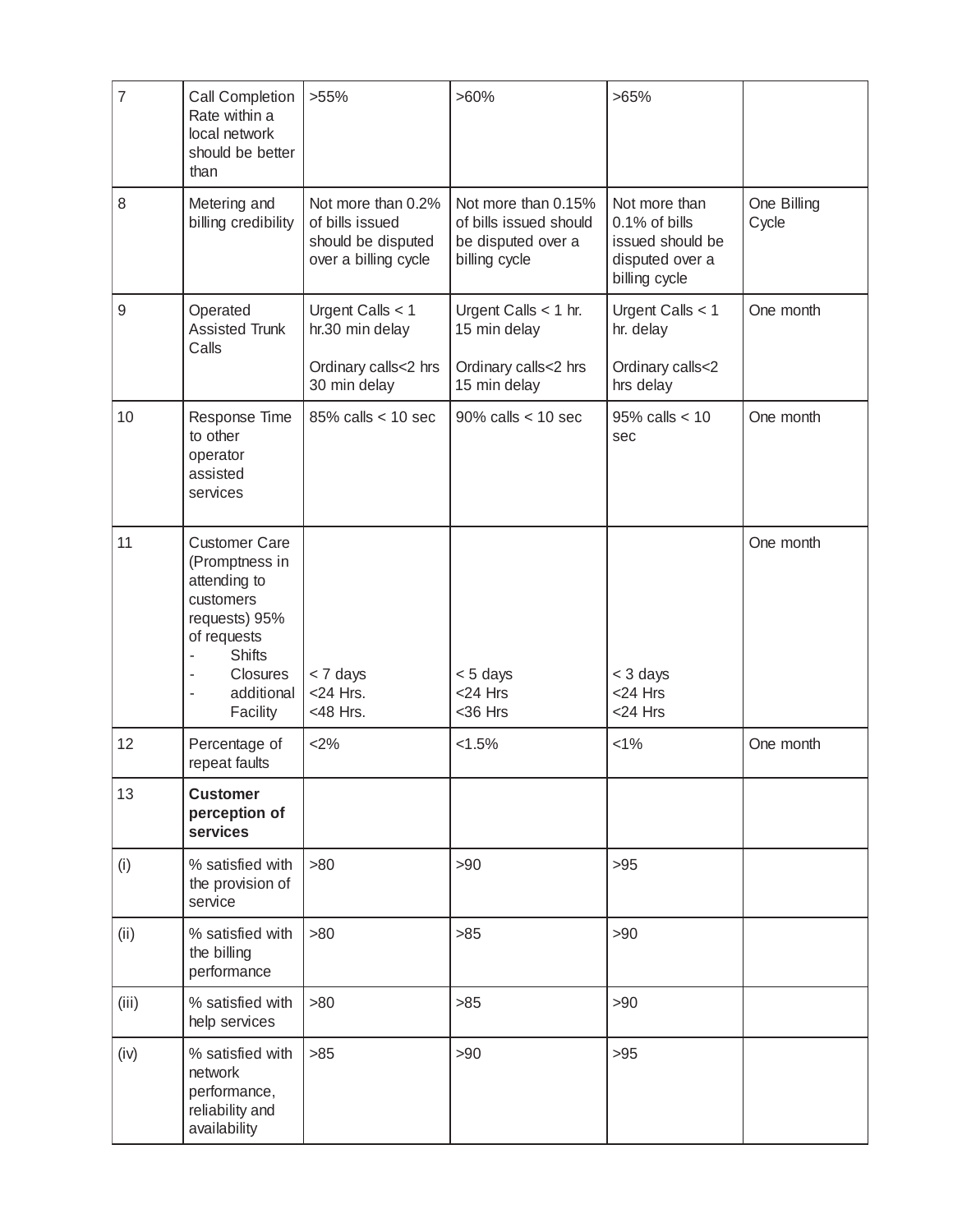| (v)   | % satisfied with<br>maintainability                                                 | $>85$ | >90   | $>95$ |  |
|-------|-------------------------------------------------------------------------------------|-------|-------|-------|--|
| (vi)  | Overall<br>customer<br>satisfaction                                                 | >80   | >85   | $>95$ |  |
| (vii) | Customer<br>satisfaction with<br>offered<br>supplementary<br>services<br>%satisfied | >80   | $>85$ | $>95$ |  |

# **(ii) For Cellular Mobile Telephone Services:**

| S.N.  | <b>Parameter</b>                                                      | Short term (before<br>the end of 12<br>months)                                                          | Intermediate term<br>(before the end of<br>24 months) | Long term<br>(before the end<br>of 36 months) | <b>Averaged over</b><br>a period of |
|-------|-----------------------------------------------------------------------|---------------------------------------------------------------------------------------------------------|-------------------------------------------------------|-----------------------------------------------|-------------------------------------|
| A     | <b>Fault</b><br>incidence &<br>Repair                                 |                                                                                                         |                                                       |                                               |                                     |
| (i)   | Fault Incidence<br>(Number of<br>faults/100<br>subscribers<br>/month) | $3$                                                                                                     | $<$ 2                                                 | $<$ 1                                         | One quarter                         |
| (ii)  | Faults cleared<br>within 24 hours                                     | >98%                                                                                                    | >99%                                                  | 100%                                          | One quarter                         |
| (iii) | Accumulated<br>down time of<br>Community<br><b>Isolation</b>          | <24 hours                                                                                               | <24 hours                                             | <24 hours                                     | One quarter                         |
| B     | <b>Network</b><br><b>Performance</b>                                  |                                                                                                         |                                                       |                                               |                                     |
| (i)   | <b>Call Success</b><br>Rate (within<br>licensees own<br>network)      | >98%                                                                                                    | >98%                                                  | $>99\%$                                       | One quarter                         |
| (ii)  | Service Access<br>Delay                                               | Between 9 to 20 seconds depending upon number of paging<br>attempts (Average of 100 calls $=$ < 15 sec) |                                                       |                                               | One quarter                         |
| (iii) | Call Drop Rate                                                        | $<$ 4%                                                                                                  | $<3.5\%$                                              | $<3\%$                                        | One quarter                         |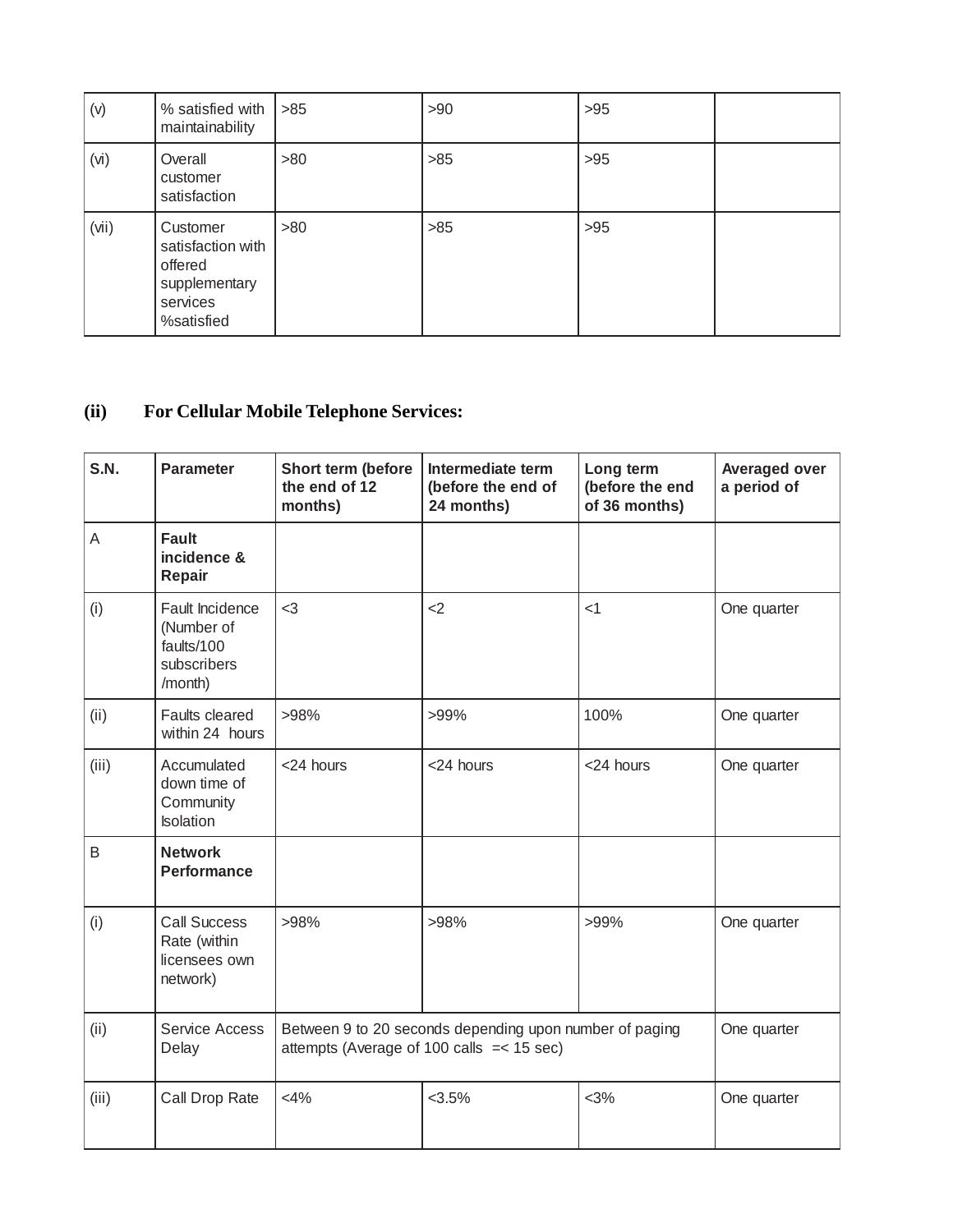| (iv)        | Percentage of<br>connections<br>with good voice<br>quality                                                                        | $>90\%$  | $>92\%$  | >95%      | One quarter |
|-------------|-----------------------------------------------------------------------------------------------------------------------------------|----------|----------|-----------|-------------|
| $\mathsf C$ | <b>Billing</b><br><b>Complaints</b>                                                                                               |          |          |           |             |
| (i)         | <b>Billing</b><br>complaints per<br>100 bills issued                                                                              | < 0.2%   | < 0.15%  | $< 0.1\%$ | One quarter |
| (ii)        | %age of billing<br>complaints<br>resolved within<br>4 weeks                                                                       | >99%     | >100%    | $>100\%$  | One quarter |
| (iii)       | Period of all<br>refunds /<br>payments due<br>to customers<br>from the date of<br>resolution of<br>complaints as in<br>(ii) above | <6 weeks | <5 weeks | <4 weeks  | One quarter |
| D           | <b>Customer</b><br>perception of<br>service                                                                                       |          |          |           |             |
| (i)         | % satisfied with<br>the provision of<br>service                                                                                   | >80      | >90      | $>95$     |             |
| (ii)        | % satisfied with<br>the billing<br>performance                                                                                    | >80      | >85      | >90       |             |
| (iii)       | % satisfied with<br>help services                                                                                                 | >80      | $>85$    | >90       |             |
| (iv)        | % satisfied with<br>network<br>performance,<br>reliability and<br>availability                                                    | $>85$    | >90      | $>95$     |             |
| (v)         | % satisfied with<br>maintainability                                                                                               | $>85$    | >90      | $>95$     |             |
| (vi)        | Overall<br>customer<br>satisfaction                                                                                               | >80      | $>85$    | $>95$     |             |
| (vii)       | Customer<br>satisfaction with<br>offered<br>supplementary<br>services %<br>satisfied                                              | >80      | $>85$    | $>95$     |             |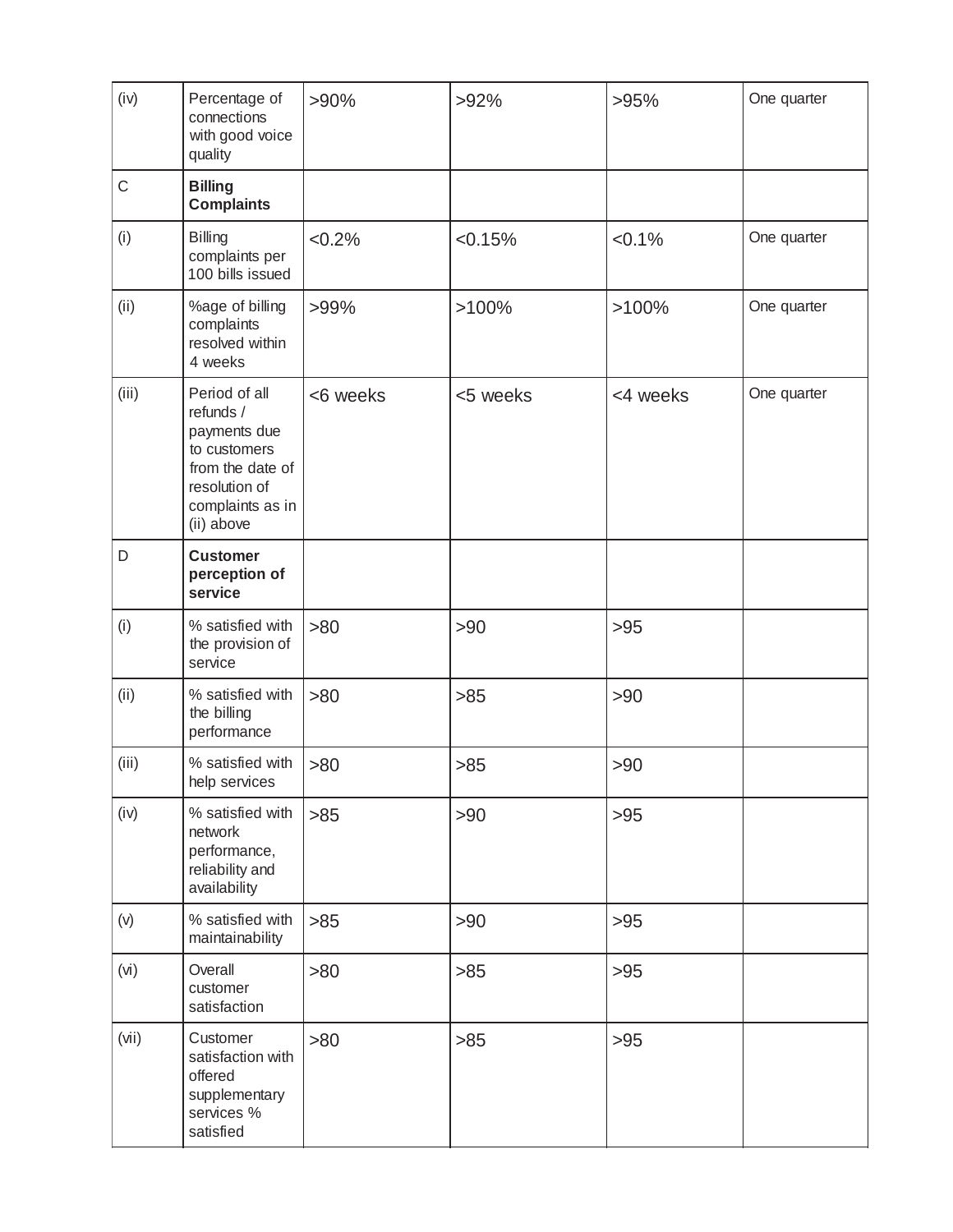#### **Section V**

#### **5. Review:**

- i) The QOS parameters given in Section IV may be reviewed by the Authority from time to time.
- ii) The Authority, on reference from any affected party, and for good and sufficient reasons, may review and modify this regulation.

#### **Section VI**

#### **6. Explanatory Memorandum:**

This regulation contains at Annexure A and B, an explanatory memorandum, which seeks to clarify various issues dealt in this regulation.

#### **Section VII**

#### **Residuary Clauses**

#### **7. Over-riding Effect:**

Wherever higher quality parameter has been stipulated as a condition of license, the QOS as required by the license will over ride the parameters given herein.

#### **8. Interpretation:**

In case of disputes regarding interpretation of any of the provisions of this Regulation, the decision of the Authority shall be final and binding.

**(Rajendra Singh)**

**Joint Secretary (Engineering)**

#### **EXPLANATORY MEMORANDUM**

#### **ANNEXURE A**

#### **BASIC SERVICES:**

1. This regulation is the result of a consultation process through written comments and open house discussions, which comprehensively addressed all aspects of Quality of Service (QOS). Discussions with Service providers, Consumer Organizations and general public were held in various parts of the country to get inputs from the stakeholders. The comments and feedback received from stakeholders have been taken into account in finalising the QOS parameters.

2. In respect of QOS parameters for Basic Services, this regulation covers all parameters specified in the License. An additional parameter relating to '% repeat faults' has been specified as it directly affects customer satisfaction.

3. A provision for customer survey through opinion polls to assess their perception of the quality of service has been included within the scope of this Regulation. Parameters of subjective assessment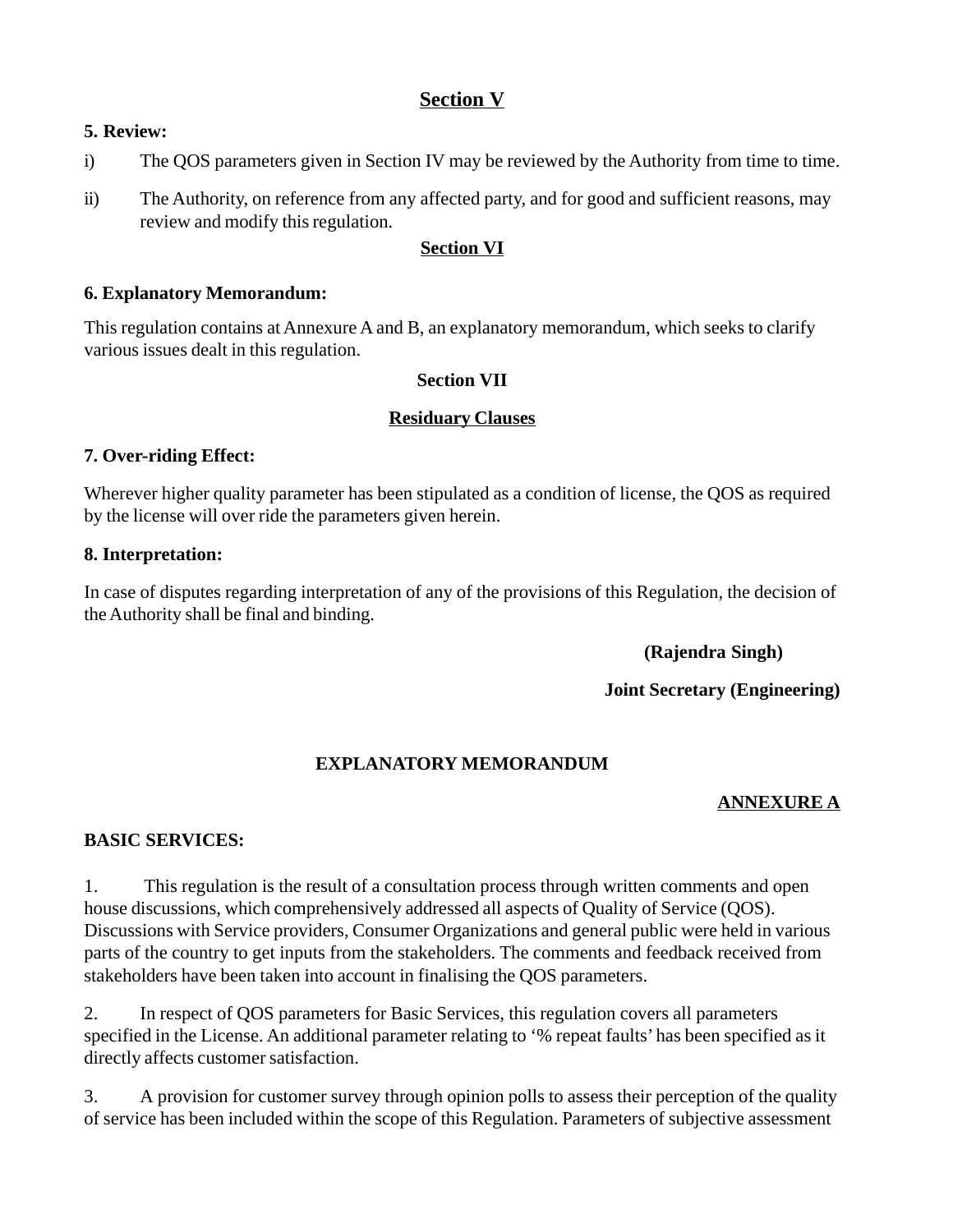have been introduced to make the survey more customer centric.

4. TRAI has been monitoring selected QOS parameters for the last two years and certain trends have been noticed. Based on these observations it has been possible to develop, the QOS standards, which are considered achievable over the specified time frames. All the measurements of engineering standards such as Grade of Service (GOS) are to be carried out in the Time Consistent Busy Hour (TCBH) as specified by ITU-T.

5. The norm is in regard to provision of a telephone after registration of demand ( Sl. No. 1 Section IV of the regulation ) in exchange areas where telephone is available on demand, the operator should specify such areas and the same should be widely publicised. In order to ensure that applications for telephone connections are, registered without any discrimination, it is mandatory for the service provider to register all demands for telephones and give registration number to the prospective customer. If the telephone can be provided on demand, the same should be provided within the time frames indicated in the Regulation. In all other cases, waiting list should be maintained and connections released in a non-discriminatory manner as per the waiting list, objectively predetermined for various categories.

6. Network performance parameters like dial tone delay, grade of service and call completion rate (CCR) shall be measured on sample basis by the Authority from time to time, directly or if it so chooses, through an independent agency. These measurements shall be taken in the Time Consistent Busy Hour (TCBH).

7. Customer perception regarding telecom service shall be measured through customer survey conducted by the Authority through an independent agency. The results of this survey may be made public for the information of the customers to generate healthy competition amongst service providers to improve service.

8. The metering and billing credibility parameters have been specified for on line charging systems as well as for off line Billing Software system. It includes charging errors in preparation of telephone bills by the latter.

9. Call Completion Rate: (CCR) Call completion rate is defined as the ratio of the number of completed calls to the number of call attempts. Not all call attempts result in effective calls i.e. called party answers. A variety of reasons such as called line busy, no answer and congestion in the network as well as subscriber behaviour like premature release wrong dialing etc. are responsible for the failure. Congestion or blocking occurs due to either node or link congestion in the network due to paucity of resources both hardware and software to handle the call.

10. Grade of Service: This is defined as ratio of lost calls to total call attempts offered to a group of junctions. The smaller the value of grade of service, the better is the service. 0.002 grade of service means that two calls in one thousand calls or one call in every five hundred calls may be lost.

11. The periods indicated for basic services quality parameters at S.N. 1,4 & 11 refer to the working days/ hours as relevant.

12. Repeat fault percentage refers to the ratio as percentage of repeat faults to total number of faults in the month.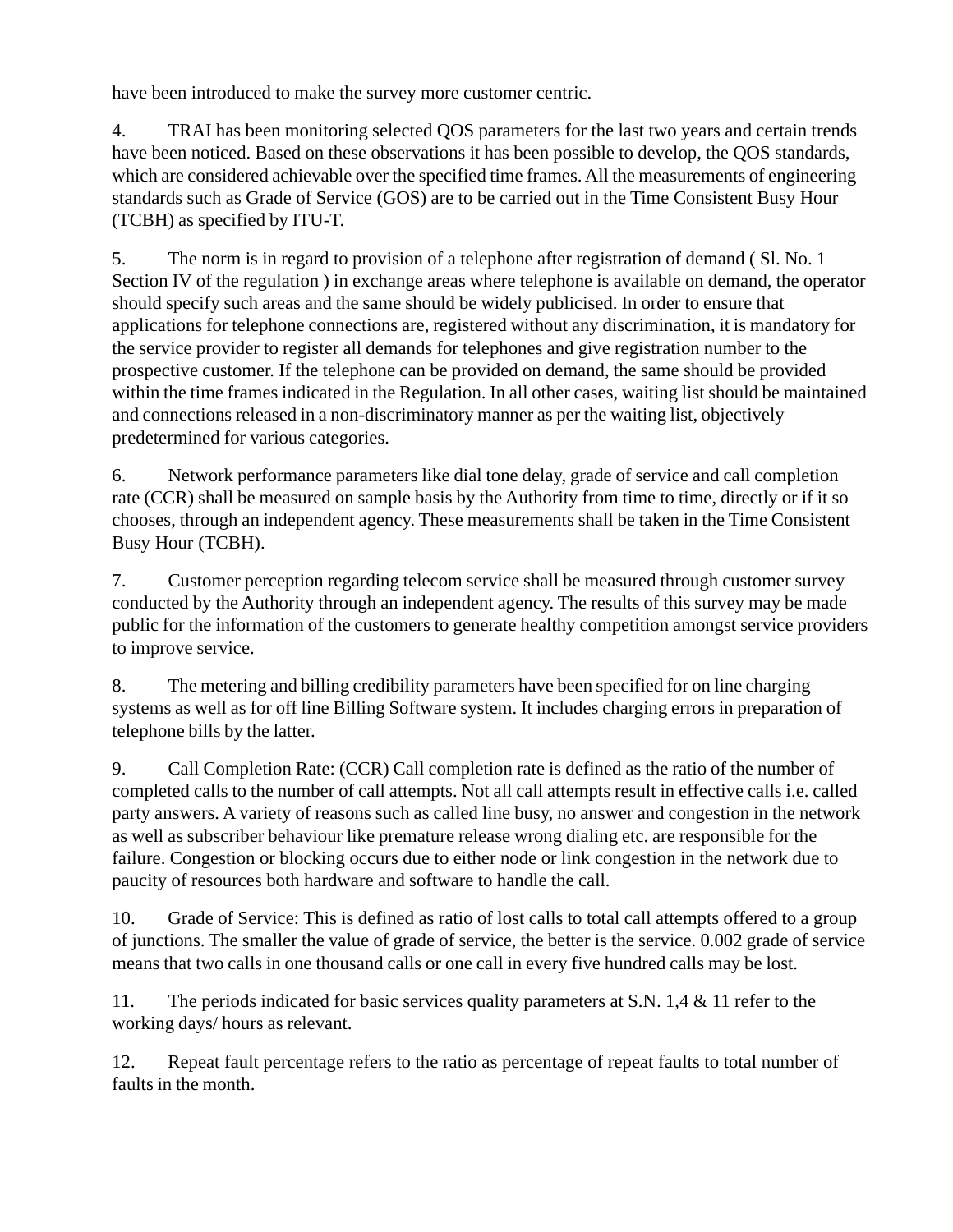#### **EXPLANATORY MEMORANDUM**

#### **ANNEXURE B**

#### **CELLULAR SERVICES:**

1. The cellular QOS parameters have been divided in four categories viz. (i) fault incidence and repair; (ii) network performance (iii) billing complaints and (iv) Customer Perception regarding Services. The fault incidence and repair parameters have been specified based on the monitoring of the services during last two years by TRAI, the feed back received from COAI and other cellular operators on QOS consultation paper. Since the cellular network is a new network based on state of the art digital standards, the QOS parameters for fault incidence and repair have been laid down mostly based on GSM MOU.

2. Network performance parameters are based on GSM MOU standards, which are slightly modified in the light of the feedback received from various cellular operators in response to the consultation paper released by TRAI.

3. The quality of voice in cellular mobile telecom services is measured on a scale from 0 to 7. As the quality deteriorates, this value increases. The quality of the voice is considered to be good, if this value remains between 0 and 4.

4. The network performance parameters like call success rate (within licensee's own network), service access delay, call drop rate and voice quality are the parameters which are directly related to the quality of service that is available to the customer. These shall be measured on sample basis during the Time Consistent Busy Hour (TCBH).

5. Group Access Delay comprises of the following:

a. Time to connect Call: Telecom engineering Centre (TEC) test schedule has specified this time as the time between " Pressing the send button " and " getting ring back tone". This should not exceed four seconds.

b. Time to confirm instruction to connect: This will be defined as the maximum time from initiating the call set up command to when this is acknowledged to the user.

c. Time to release call: The maximum time from initiating the disconnect command to when this command is passed on to the called network. This should not exceed 2 seconds.

d. Time to alert Mobile Set: The maximum time from when the PLMN receives a call for a Mobile Set (assumed to be within the coverage area) to when the alert is energized. This time period is 4-15 seconds depending upon the number of paging attempts.

#### *The value of Group Access Delay should be between 9-20 seconds*

6. Call Success Rate: This is defined, as the probability that a call attempt made from a mobile set within the coverage area, in 90% of the cases, will be successfully signalled to the called network, within the specified time. It does not refer to the performance of the called network, and does not include the congestion on the air interface.